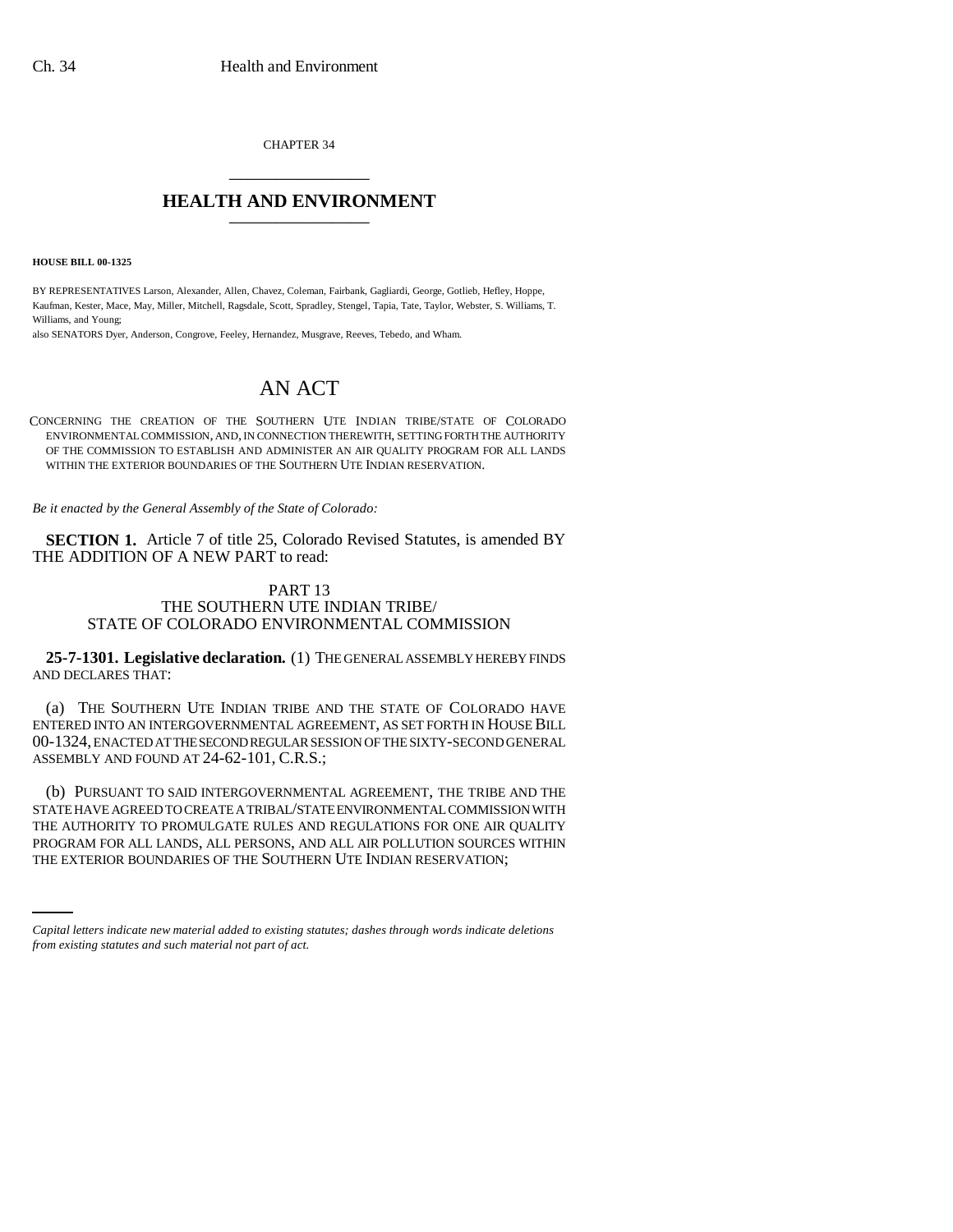(c) AS GOVERNMENTS THAT SHARE CONTIGUOUS PHYSICAL BOUNDARIES, IT IS IN THE INTEREST OF THE ENVIRONMENT AND ALL RESIDENTS OF THE RESERVATION AND THE STATE OF COLORADO TO WORK TOGETHER TO ENSURE CONSISTENT AND COMPREHENSIVE AIR QUALITY REGULATION ON THE RESERVATION;

(d) THE ESTABLISHMENT OF A SINGLE COLLABORATIVE AUTHORITY FOR ALL LANDS WITHIN THE EXTERIOR BOUNDARIES OF THE RESERVATION BEST ADVANCES RATIONAL, SOUND, AIR QUALITY MANAGEMENT AND WILL MINIMIZE DUPLICATIVE EFFORTS AND EXPENDITURES OF MONETARY AND PROGRAM RESOURCES BY THE TRIBE AND THE STATE;

(e) PURSUANT TO THE INTERGOVERNMENTAL AGREEMENT, THE TRIBE WILL SEEK DELEGATION FROM THE UNITED STATES ENVIRONMENTAL PROTECTION AGENCY TO ADMINISTER CERTAIN PROGRAMS UNDER THE FEDERAL "CLEAN AIR ACT", 42 U.S.C. SEC. 7401 ET SEQ. (1970), AS THE SAME IS IN EFFECT ON NOVEMBER 15, 1990, SUCH DELEGATION BEING CONTINGENT UPON THE EXISTENCE OF THE TRIBAL/STATE COMMISSION AND THE INTERGOVERNMENTAL AGREEMENT.

(2) IT IS THE INTENT OF THE GENERAL ASSEMBLY IN ENACTING THIS PART 13 TO ESTABLISH STATE AUTHORITY FOR THE CREATION OF A COMMISSION THAT WILL ESTABLISH A SEPARATE RESERVATION AIR PROGRAM FOR ALL LANDS WITHIN THE EXTERIOR BOUNDARIES OF THE SOUTHERN UTE INDIAN RESERVATION, AS PROVIDED IN THE INTERGOVERNMENTAL AGREEMENT. THEREFORE, FOR THE DURATION OF THE INTERGOVERNMENTAL AGREEMENT, ALL LANDS WITHIN THE EXTERIOR BOUNDARIES OF THE RESERVATION SHALL BE SUBJECT TO THE AUTHORITY OF THE COMMISSION AND THE PROVISIONS OF THE RESERVATION AIR PROGRAM, AS DESCRIBED IN THIS PART 13 AND IN THE INTERGOVERNMENTAL AGREEMENT, AND SHALL NOT BE SUBJECT TO THE AUTHORITY OF THE COLORADO AIR QUALITY CONTROL COMMISSION OR THE PROVISIONS OF PARTS 1 TO 12 OF THIS ARTICLE, EXCEPT AS OTHERWISE PROVIDED IN THE INTERGOVERNMENTAL AGREEMENT AND IN THIS PART 13.

(3) IN ARTICLE IV OF THE INTERGOVERNMENTAL AGREEMENT, THE TRIBE AND THE STATE AGREED THAT NEITHER PARTY INTENDED TO ALTER THE EXISTING SOVEREIGNTY OR JURISDICTION OF ANY PARTY, AND BY APPROVING THE INTERGOVERNMENTAL AGREEMENT, NEITHER PARTY CONCEDED OR AGREED TO ANY JURISDICTION OF THE OTHER PARTY THAT WOULD NOT OTHERWISE EXIST. TO THE EXTENT THE STATE HAS JURISDICTION OVER NON-INDIANS ON FEE LANDS WITHIN THE EXTERIOR BOUNDARIES OF THE RESERVATION, IT IS THE INTENT OF THE GENERAL ASSEMBLY IN ENACTING THIS PART 13 THAT THE COMMISSION SHALL EXERCISE SUCH AUTHORITY FOR THE PURPOSES SET FORTH IN THIS PART 13.

(4) THE GENERAL ASSEMBLY ENACTS THIS PART 13 WITH THE UNDERSTANDING THAT THE TRIBE HAS ALSO ADOPTED TRIBAL LEGISLATION THAT WILL CARRY OUT THE TERMS OF THE INTERGOVERNMENTAL AGREEMENT WITH RESPECT TO PERSONS, AIR POLLUTION SOURCES, AND LANDS WITHIN THE RESERVATION THAT ARE SUBJECT TO THE JURISDICTION OF THE TRIBE.

**25-7-1302. Definitions.** (1) "COMMISSION" MEANS THE SOUTHERN UTE INDIAN TRIBE/STATE OF COLORADO ENVIRONMENTAL COMMISSION ESTABLISHED BY THIS PART 13.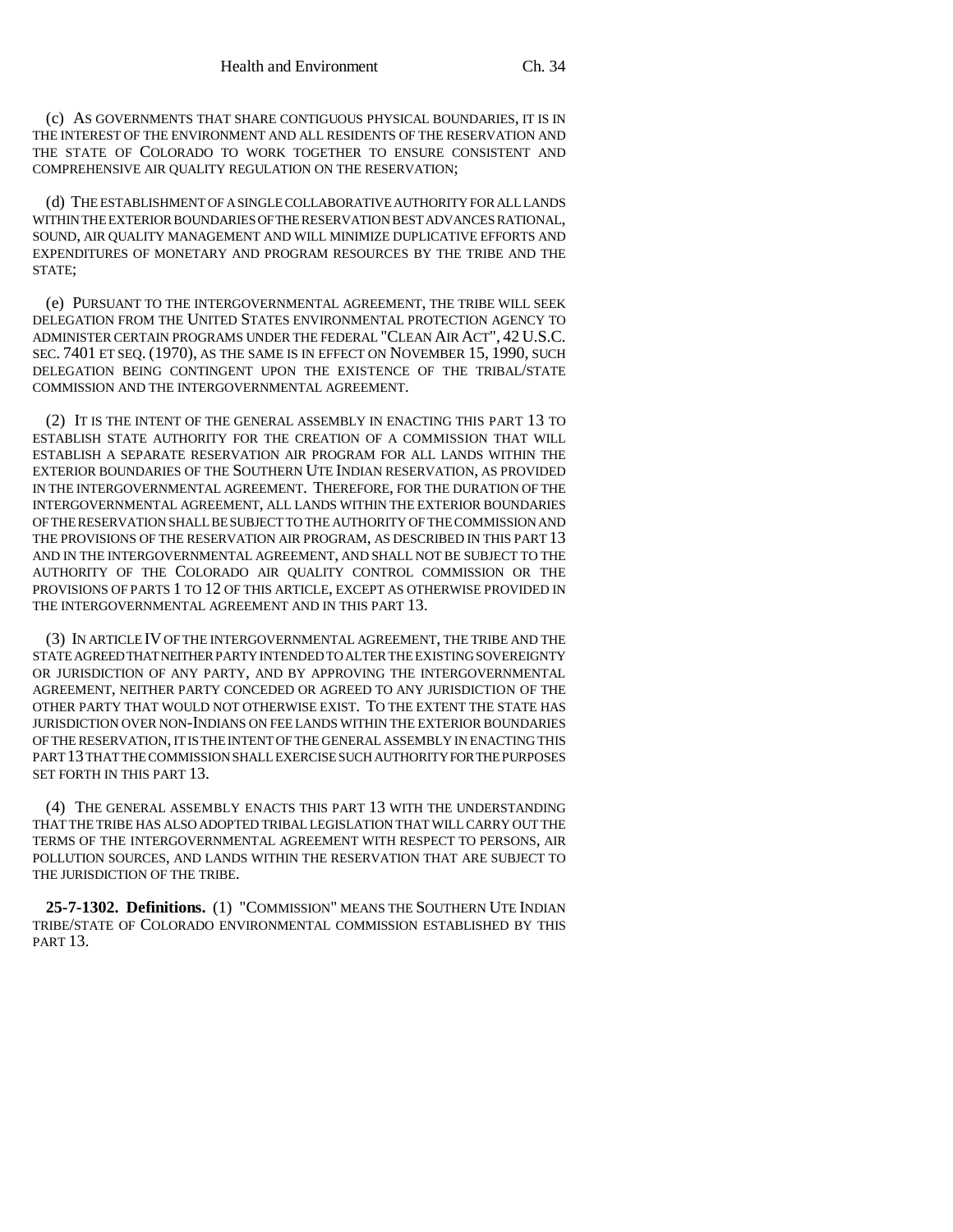### Ch. 34 Health and Environment

(2) "DIVISION" MEANS THE DIVISION IN THE DEPARTMENT OF PUBLIC HEALTH AND ENVIRONMENT THAT PERTAINS TO AIR POLLUTION CONTROL.

(3) "EPA" MEANS THE UNITED STATES ENVIRONMENTAL PROTECTION AGENCY.

(4) "FEE LAND" MEANS REAL PROPERTY LOCATED WITHIN THE RESERVATION THAT IS OWNED IN FEE BY NON-INDIANS.

(5) ''INTERGOVERNMENTAL AGREEMENT" MEANS THE AGREEMENT ENTERED INTO BY THE SOUTHER UTE INDIAN TRIBE AND THE STATE OF COLORADO, AS SET FORTH IN HOUSE BILL 00-1324, ENACTED AT THE SECOND REGULAR SESSION OF THE SIXTY-SECOND GENERAL ASSEMBLY.

(6) "RESERVATION" MEANS THE SOUTHERN UTE INDIAN RESERVATION, THE EXTERIOR BOUNDARIES OF WHICH WERE CONFIRMED IN THE ACT OF MAY 21, 1984, P.L.98-290,98STAT.201,202(FOUND AT "OTHER PROVISIONS" NOTE TO 25U.S.C.S. SEC. 668).

(7) "RESERVATION AIR PROGRAM" MEANS THE REGULATORY AIR QUALITY PROGRAM ESTABLISHED BY THE COMMISSION FOR ALL PERSONS, LANDS, AND AIR POLLUTION SOURCES WITHIN THE EXTERIOR BOUNDARIES OF THE RESERVATION.

(8) "STATE" MEANS THE STATE OF COLORADO.

(9) "TRIBE" MEANS THE SOUTHERN UTE INDIAN TRIBE.

(10) "TRUST LAND" MEANS LAND WITHIN THE RESERVATION HELD IN TRUST BY THE UNITED STATES OF AMERICA FOR THE BENEFIT OF THE TRIBE OR INDIVIDUAL INDIANS.

**25-7-1303. Southern Ute Indian tribe/state of Colorado environmental commission created.** (1) THERE IS HEREBY CREATED THE SOUTHERN UTE INDIAN TRIBE/STATE OF COLORADO ENVIRONMENTAL COMMISSION. THE COMMISSION IS NOT AN AGENCY OF THE STATE, BUT IS AN AUTHORITY CREATED PURSUANT TO THE INTERGOVERNMENTAL AGREEMENT. THE COMMISSION'S ACTIONS ARE NOT SUBJECT TO THE PROVISIONS OF THE "STATE ADMINISTRATIVE PROCEDURE ACT", ARTICLE 4 OF TITLE 24, C.R.S., BUT RATHER ARE SUBJECT TO PROCEDURAL RULES ADOPTED BY THE COMMISSION.

(2) THE COMMISSION SHALL HAVE AUTHORITY TO ADOPT AIR QUALITY STANDARDS, PROMULGATE RULES AND REGULATIONS, AND REVIEW APPEALABLE ADMINISTRATIVE ACTIONS PERTAINING TO THE RESERVATION AIR PROGRAM.

(3) IT IS THE INTENT OF THE GENERAL ASSEMBLY THAT THE COMMISSION'S RULES, REGULATIONS, AND ORDERS SHALL BE EFFECTIVE AGAINST ALL PERSONS LOCATED WITHIN THE RESERVATION OVER WHOM THE STATE WOULD OTHERWISE HAVE JURISDICTION AS PROVIDED BY STATE OR FEDERAL LAW.

(4) THE COMMISSION SHALL CONSIST OF THREE MEMBERS APPOINTED BY THE TRIBE AND THREE MEMBERS APPOINTED BY THE GOVERNOR. THE INITIAL MEMBERS APPOINTED BY THE GOVERNOR SHALL SERVE TERMS AS FOLLOWS: ONE MEMBER SHALL SERVE UNTIL JULY 1, 2001, ONE MEMBER SHALL SERVE UNTIL JULY 1, 2002,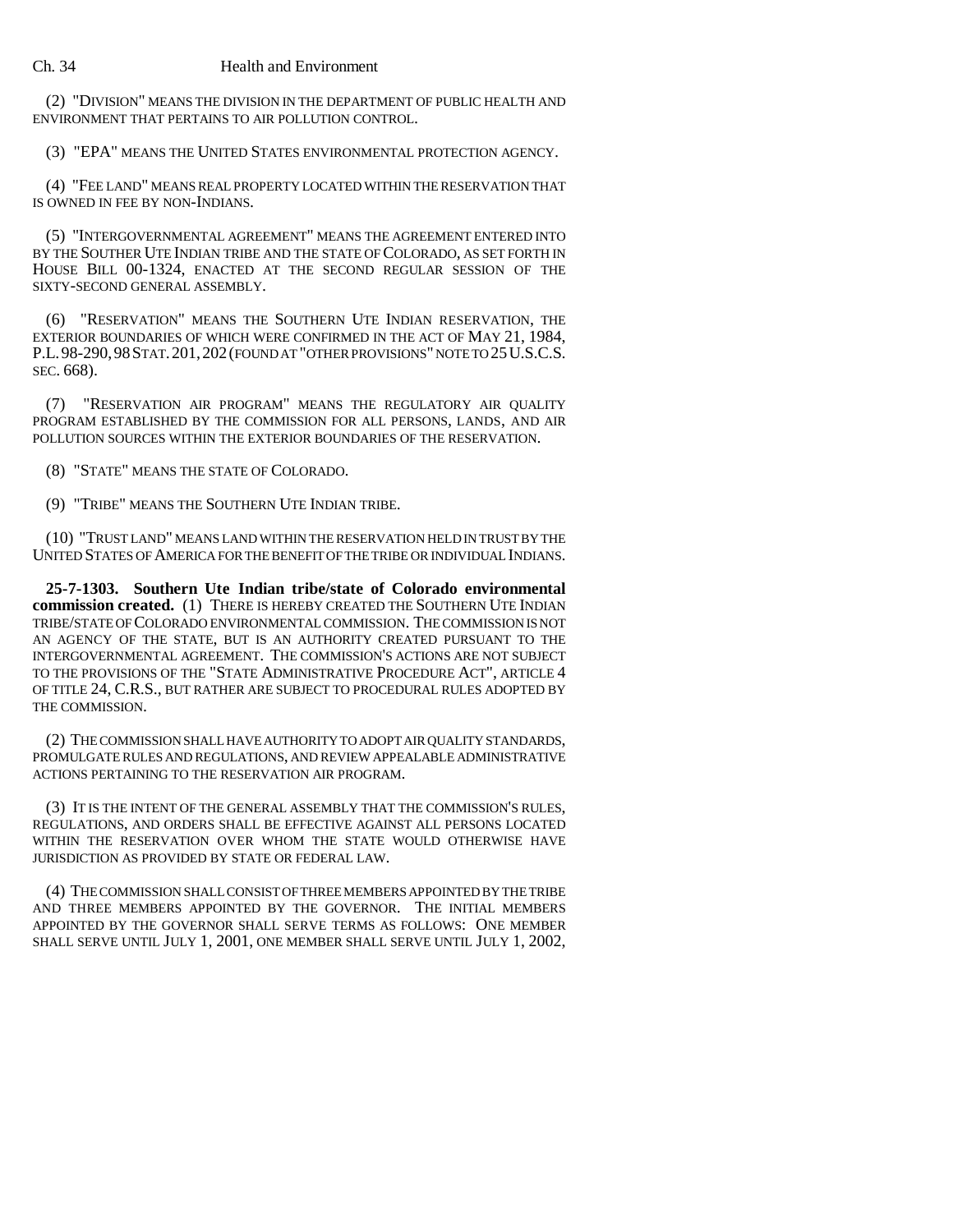AND ONE MEMBER SHALL SERVE UNTIL JULY 1, 2003. ALL SUBSEQUENT APPOINTMENTS BY THE GOVERNOR SHALL BE FOR TERMS OF THREE YEARS. NO MEMBER APPOINTED BY THE GOVERNOR SHALL BE ELIGIBLE TO SERVE MORE THAN TWO TERMS.

(5) THE GOVERNOR MAY REMOVE ANY MEMBER APPOINTED BY THE GOVERNOR AT ANY TIME. THE GOVERNOR MAY NOT REMOVE ANY MEMBER APPOINTED BY THE **TRIBE** 

(6) EXCEPT AS PROVIDED IN SECTION 25-7-1307, COMMISSION MEMBERS SHALL NOT RECEIVE ANY COMPENSATION FROM THE STATE OF COLORADO FOR THEIR SERVICES IN THE CONDUCT OF COMMISSION BUSINESS. COMMISSION MEMBERS MAY BE REIMBURSED FOR NECESSARY TRAVEL AND OTHER REASONABLE EXPENSES INCURRED IN THE PERFORMANCE OF THEIR OFFICIAL DUTIES OUT OF FUNDS COLLECTED OR RECEIVED BY THE TRIBE.

(7) EACH MEMBER SHALL HAVE ONE VOTE. THE AFFIRMATIVE VOTE OF A MAJORITY OF ALL MEMBERS OF THE COMMISSION ON ANY MATTER WITHIN ITS POWERS AND DUTIES SHALL BE REQUIRED FOR ANY FINAL DETERMINATION MADE BY THE COMMISSION.

(8) THE COMMISSION SHALL ANNUALLY ELECT A MEMBER TO PRESIDE AS CHAIR. THE CHAIR SHALL ALTERNATE ANNUALLY BETWEEN A TRIBAL AND A STATE MEMBER.

**25-7-1304. Commission - powers and duties.** (1) THE COMMISSION SHALL BE THE AIR QUALITY POLICY-MAKING AND THE ADMINISTRATIVE REVIEW ENTITY FOR THE RESERVATION AIR PROGRAM.

(2) THE DUTIES OF THE COMMISSION SHALL INCLUDE THE RESPONSIBILITY TO:

(a) DETERMINE THE SPECIFIC AIR QUALITY PROGRAMS UNDER THE FEDERAL "CLEAN AIR ACT", OR OTHER AIR QUALITY PROGRAMS, THAT SHOULD APPLY TO THE RESERVATION, TAKING INTO ACCOUNT THE SPECIFIC ENVIRONMENTAL, ECONOMIC, GEOGRAPHIC, AND CULTURAL NEEDS OF THE RESERVATION;

(b) PROMULGATE RULES AND REGULATIONS THAT ARE NECESSARY FOR THE PROPER IMPLEMENTATION AND ADMINISTRATION OF THOSE PROGRAMS, INCLUDING DETERMINING WHICH ADMINISTRATIVE ACTIONS ARE APPEALABLE TO THE COMMISSION;

(c) ESTABLISH PROCEDURES THE COMMISSION WILL FOLLOW IN PROMULGATING RULES AND REGULATIONS AND FOR ADMINISTRATIVE REVIEW OF ACTIONS TAKEN BY THE TRIBE;

(d) REVIEW AND APPROVE OF A LONG-TERM PLAN, INITIALLY PREPARED BY THE TRIBE, TO IMPROVE AND MAINTAIN AIR QUALITY WITHIN THE RESERVATION, WHICH ALSO TAKES INTO ACCOUNT REGIONAL PLANNING IN THE LA PLATA AND ARCHULETA COUNTY REGION;

(e) MONITOR THE RELATIONSHIPS AMONG THE STATE AND TRIBAL ENVIRONMENTAL PROTECTION AGENCIES TO FACILITATE COOPERATION, INFORMATION SHARING,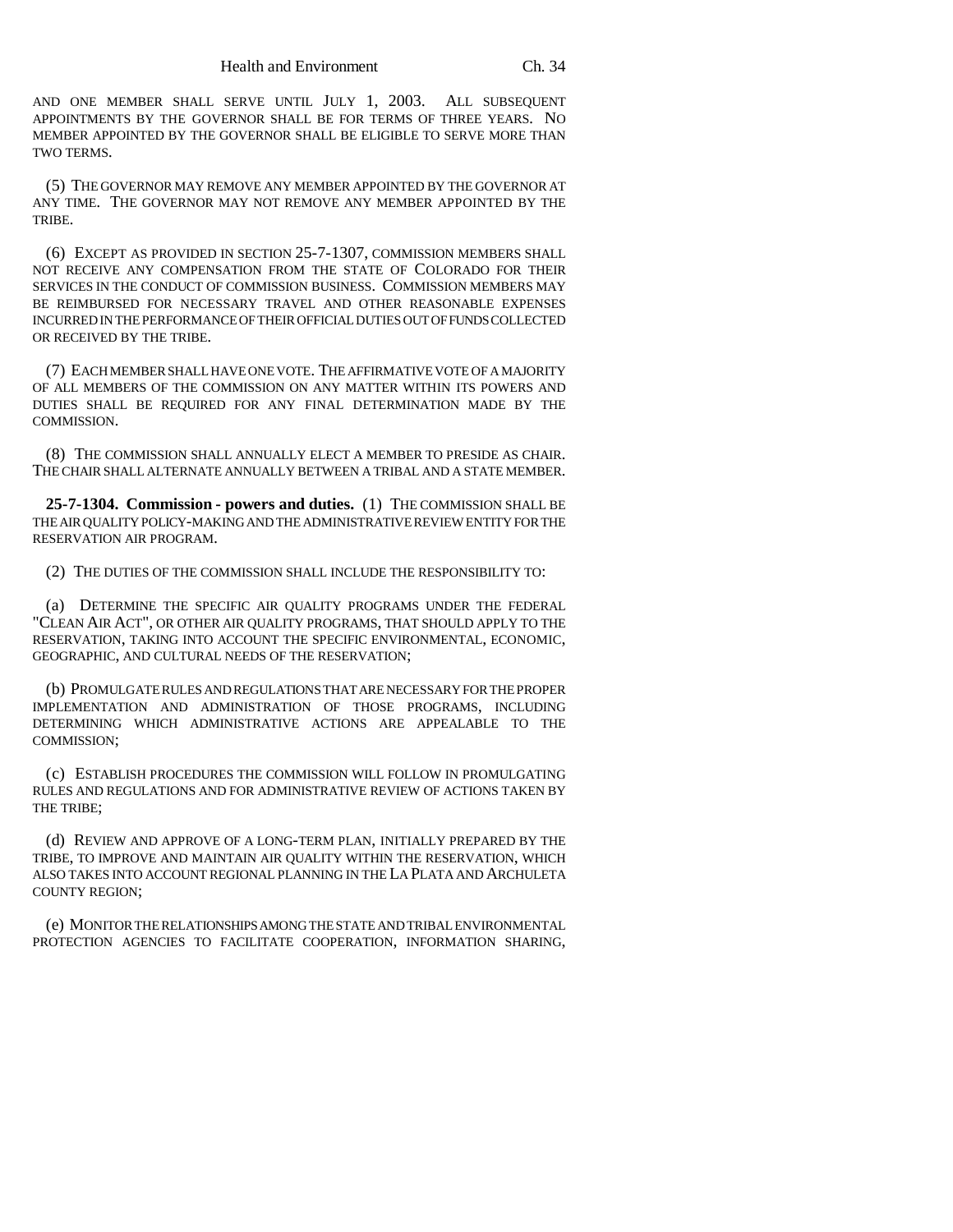#### Ch. 34 Health and Environment

TECHNICAL ASSISTANCE, AND TRAINING;

(f) REVIEW ENFORCEMENT ACTIONS ACCORDING TO THE COMMISSION'S ADOPTED ADMINISTRATIVE PROCEDURES;

(g) APPROVE AND ADOPT FEES FOR PERMITS AND OTHER REGULATORY SERVICES CONDUCTED BY THE TRIBE OR THE STATE, AFTER CONSIDERING A PROPOSED FEE SCHEDULE PREPARED BY THE TRIBE, AND DIRECT PAYMENT BY AIR POLLUTION SOURCES TO THE TRIBE;

(h) ENSURE CONSISTENCY AND ADHERENCE TO APPLICABLE STANDARDS AND RESOLVING DISPUTES INVOLVING THIRD PARTIES;

(i) REVIEW EMISSION INVENTORIES AS DEVELOPED BY THE TRIBE AND STATE;

(j) CONDUCT PUBLIC HEARINGS PERTAINING TO THE ADOPTION OF RULES AND REGULATIONS, OR RELATING TO ENFORCEMENT AND PERMIT APPEALS, AND TO ISSUE ORDERS RESULTING FROM THOSE PROCEEDINGS;

(k) REQUEST TRIBAL STAFF TO PERFORM ANY ADMINISTRATIVE OR CLERICAL FUNCTIONS NECESSARY TO ISSUE ORDERS AND CONDUCT COMMISSION BUSINESS, OR THE COMMISSION, AT ITS OPTION, MAY APPOINT A TECHNICAL SECRETARY TO PERFORM SUCH DUTIES; EXCEPT THAT NO AUTHORITY SHALL BE DELEGATED TO ADOPT, PROMULGATE, AMEND, OR REPEAL STANDARDS OR REGULATIONS, OR TO MAKE DETERMINATIONS, OR TO ISSUE OR COUNTERMAND ORDERS OF THE COMMISSION;

(l) ANY OTHER DUTIES NECESSARY TO ACCOMPLISH THE PURPOSES OF THE INTERGOVERNMENTAL AGREEMENT, AND AS AUTHORIZED BY THE STATE AND TRIBAL ENABLING LEGISLATION.

**25-7-1305. Administration of the reservation air program.** (1) AFTER THE COMMISSION HAS ADOPTED RULES AND REGULATIONS FOR THE RESERVATION AIR PROGRAM AND AFTER THE EPA HAS DELEGATED TO THE TRIBE ADMINISTRATION OF PROGRAMS UNDER THE FEDERAL "CLEAN AIR ACT", THE TRIBE SHALL ADMINISTER AND ENFORCE THE STANDARDS, RULES AND REGULATIONS ADOPTED BY THE COMMISSION FOR THE RESERVATION AIR PROGRAM. THE ACTIONS OF THE TRIBE PURSUANT TO THIS SECTION AND THIS PART 13 SHALL APPLY TO ANY NON-INDIAN AIR POLLUTION SOURCE WITHIN THE RESERVATION AS IF THE STATE HAD TAKEN THE SAME ACTION.

(2) UNTIL THE EPA DELEGATES TO THE TRIBE THE AUTHORITY TO ADMINISTER FEDERAL "CLEAN AIR ACT" PROGRAMS, THE COLORADO AIR QUALITY CONTROL COMMISSION AND THE DIVISION SHALL HAVE AUTHORITY UNDER THIS ARTICLE TO CONTINUE TO ENFORCE ANY STATE PROGRAM OR PERMITS, LAWS, AND REGULATIONS FOR ANY NON-INDIAN OWNED AIR POLLUTION SOURCES ON FEE LAND WITHIN THE RESERVATION. THE DIVISION SHALL AFFORD THE TRIBE THE OPPORTUNITY TO PARTICIPATE IN ITS REGULATORY ACTIVITIES INVOLVING SUCH SOURCES, INCLUDING THE REVIEW OF PERMIT APPLICATIONS, NOTICES OF VIOLATIONS OR OTHER ORDERS, INSPECTIONS, AND OTHER ENFORCEMENT ACTIONS.

**25-7-1306. Agencies of the state to cooperate.** (1) AGENCIES OF THE STATE,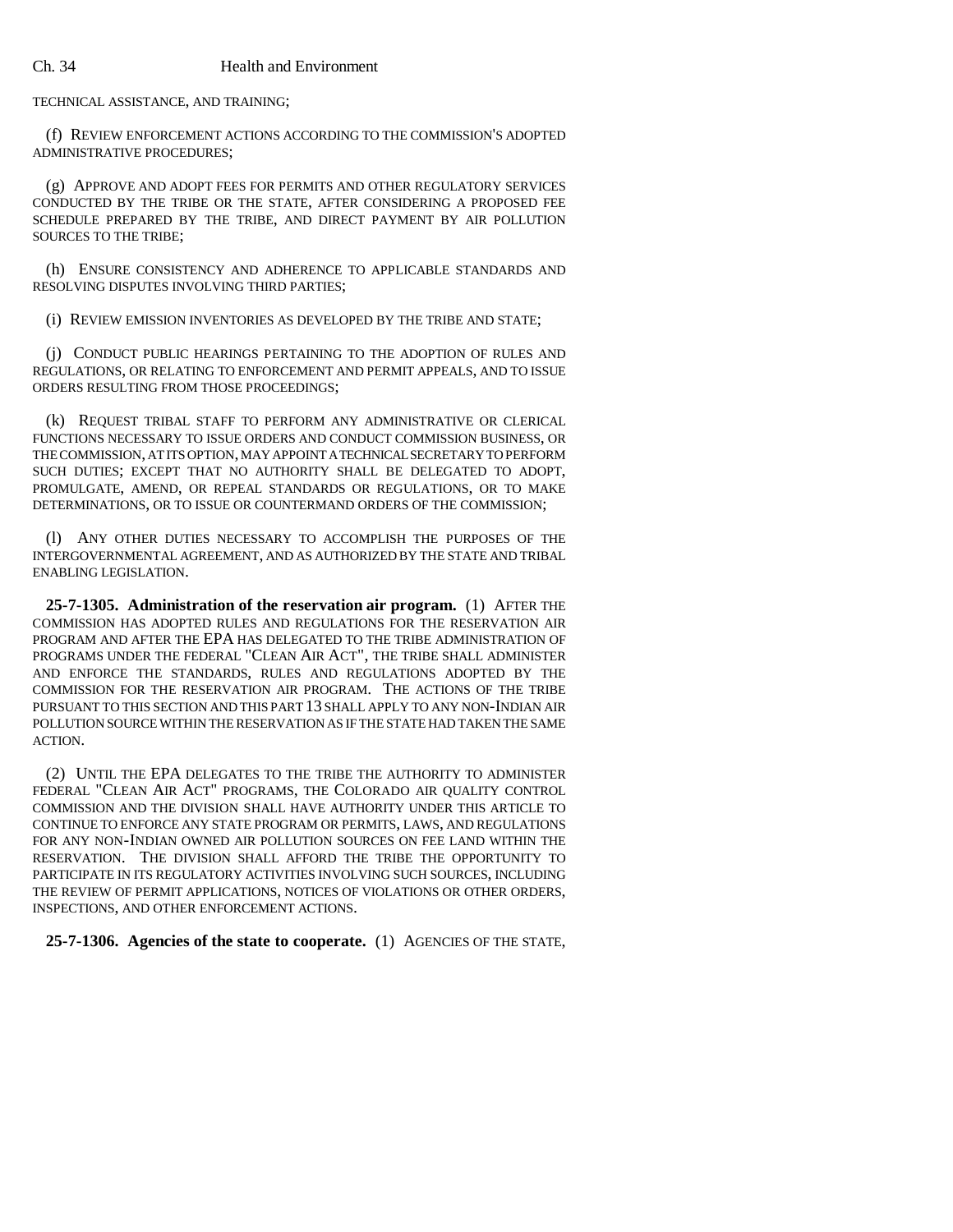INCLUDING BUT NOT LIMITED TO THE DIVISION, MAY PROVIDE TECHNICAL ASSISTANCE, TRAINING, AND CONSULTATION TO THE TRIBE TO CARRY OUT THE PURPOSES OF THE INTERGOVERNMENTAL AGREEMENT AND THIS PART 13.

(2) THE GENERAL ASSEMBLY AUTHORIZES STATE AGENCIES TO PERFORM DUTIES ON BEHALF OF THE COMMISSION TO ADMINISTER THE RESERVATION AIR PROGRAM. STATE AGENCIES MAY CONTRACT WITH THE TRIBE TO RECEIVE PAYMENT FOR THE REASONABLE COST OF THE SERVICES STATE EMPLOYEES PERFORM FOR THE TRIBE OR THE COMMISSION.

**25-7-1307. Funding for staff and program costs.** (1) THE COMMISSION SHALL ESTABLISH FEES FOR PERMITS AND OTHER REGULATORY SERVICES PROVIDED BY THE DIVISION OR THE TRIBE UNDER THIS PART 13. THE COMMISSION SHALL DIRECT AIR POLLUTION SOURCES TO PAY SAID FEES TO THE TRIBE. THE TRIBE MAY ALSO APPLY FOR AND RECEIVE EPA GRANTS FOR THE ADMINISTRATION OF THE RESERVATION AIR PROGRAM.

(2) FROM THE FEES AND GRANTS, THE TRIBE SHALL FUND THE STAFF AND PROGRAM COSTS NECESSARY TO PERFORM THE TRIBE'S DUTIES UNDER THE INTERGOVERNMENTAL AGREEMENT AND THIS PART 13. THE TRIBE SHALL PAY THE STATE FOR THE PERSONAL SERVICES COSTS, AT A RATE OF COMPENSATION DETERMINED BY CONTRACT, OF ANY STATE EMPLOYEE WHO PARTICIPATES IN THE ADMINISTRATION OF THE RESERVATION AIR PROGRAM PURSUANT TO THE INTERGOVERNMENTAL AGREEMENT OR THIS PART 13.

(3) IT IS THE INTENT OF THE GENERAL ASSEMBLY THAT FEES AND GRANTS SHALL PAY THE NECESSARY EXPENSES OF THE COMMISSION. IF THE FEES AND GRANTS ARE NOT SUFFICIENT TO PAY THE COMMISSION'S EXPENSES, THEN THE STATE AND THE TRIBE SHALL BE RESPONSIBLE FOR FUNDING ASSOCIATED WITH THE PARTICIPATION OF THEIR RESPECTIVE REPRESENTATIVES ON THE COMMISSION. STATE FUNDING FOR ITS EXPENSES MUST COME FROM EITHER A SEPARATE APPROPRIATION TO THE DIVISION OR FROM FUNDS OTHERWISE AVAILABLE THAT THE STATE IS AUTHORIZED TO USE FOR SUCH A PURPOSE.

(4) PRIOR TO THE ESTABLISHMENT AND COLLECTION OF FEES FROM AIR POLLUTION SOURCES UNDER THE RESERVATION AIR PROGRAM, THE TRIBE MAY HAVE EXPENSES ASSOCIATED WITH ITS ADMINISTRATION OF PERMITS FOR NON-INDIAN OWNED SOURCES ON FEE LAND. IF THE STATE CONTINUES TO COLLECT FEES UNDER SECTION 25-7-114.7 FROM AIR POLLUTION SOURCES ON FEE LANDS, AND IF THE TRIBE HAS EXPENSES ASSOCIATED WITH THE ADMINISTRATION OF A STATE-ISSUED PERMIT, THEN THE DIVISION IS AUTHORIZED TO USE SUCH PERMIT AND OTHER FEES TO PAY FOR THE TRIBE'S PERSONAL SERVICES COSTS. THE STATE IS AUTHORIZED TO CONTRACT WITH THE TRIBE SETTING FORTH THE REASONABLE COST FOR SUCH SERVICES PERFORMED BY THE TRIBE.

**25-7-1308. Administrative and judicial review of commission actions.** (1) PRIOR TO THE FORMATION OF THE COMMISSION, THE ADOPTION OF THE FEDERAL LEGISLATION CONTEMPLATED IN THE INTERGOVERNMENTAL AGREEMENT AND ACTUAL EPA DELEGATION OF FEDERAL "CLEAN AIR ACT" PROGRAMS:

(a) THE STATE, THROUGH THE COLORADO AIR QUALITY CONTROL COMMISSION AND THE DIVISION, SHALL EXERCISE CIVIL AND CRIMINAL ENFORCEMENT JURISDICTION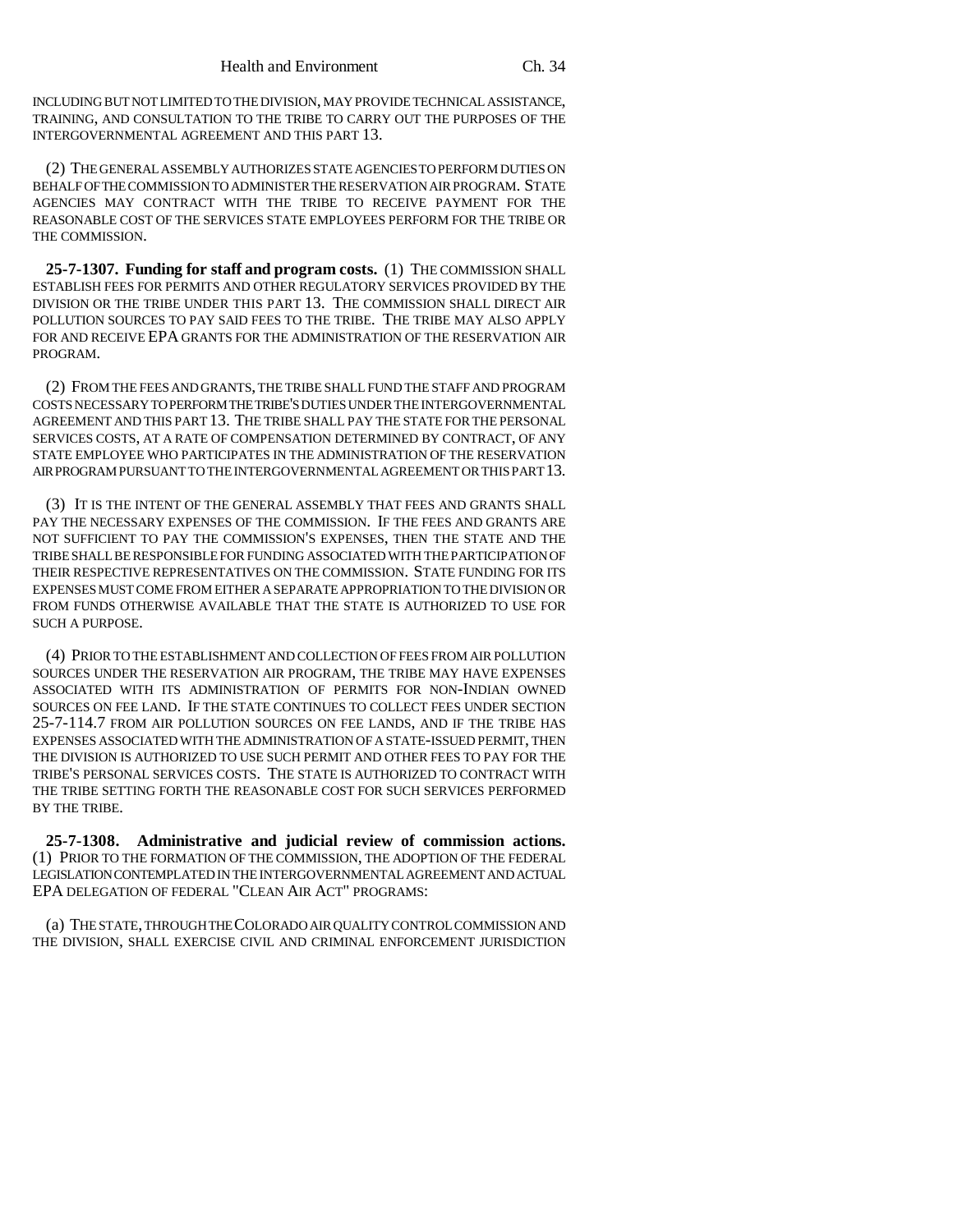OVER NON-INDIANS ON FEE LANDS WITHIN RESERVATION BOUNDARIES FOR VIOLATIONS OF APPLICABLE AIR QUALITY PERMITS, LAWS, AND REGULATIONS.

(b) APPEALS OF STATE AIR ENFORCEMENT ACTION AND OTHER AIR QUALITY-RELATED DECISIONS MAY BE BROUGHT IN STATE COURT CONSISTENT WITH STATE LAW AND REGULATION.

(c) THE TRIBE SHALL EXERCISE JURISDICTION OVER INDIANS, ON ALL LANDS WITHIN THE BOUNDARIES OF THE RESERVATION, AND OVER NON-INDIANS ON TRUST LAND, FOR VIOLATIONS OF APPLICABLE TRIBAL AIR QUALITY REGULATIONS.

(d) NOTHING IN THIS PART 13 IS INTENDED TO RESTRICT, DIMINISH, OR DEFINE THE JURISDICTION OF THE EPA.

(2) FOLLOWING THE ADOPTION OF THE FEDERAL LEGISLATION AND THE EPA DELEGATION OF FEDERAL "CLEAN AIR ACT" PROGRAMS:

(a) THE TRIBE SHALL EXERCISE CIVIL ENFORCEMENT JURISDICTION OVER ALL PERSONS AND AIR POLLUTION SOURCES ON ALL LANDS WITHIN RESERVATION BOUNDARIES FOR VIOLATIONS OF THE RESERVATION AIR PROGRAM, SUBJECT TO ADMINISTRATIVE REVIEW BY THE COMMISSION; AND

(b) CONSISTENT WITH THE FEDERAL LEGISLATION PROVIDED IN THE INTERGOVERNMENTAL AGREEMENT, THE GENERAL ASSEMBLY INTENDS THAT FINAL DECISIONS OF THE COMMISSION SHALL BE SUBJECT TO REVIEW IN FEDERAL DISTRICT COURT IN ACCORDANCE WITH THE PROVISIONS OF THE FEDERAL ADMINISTRATIVE PROCEDURE ACT.

(3) FOLLOWING THE FORMATION OF THE COMMISSION AND THE ADOPTION OF THE FEDERAL LEGISLATION PROVIDED IN THE INTERGOVERNMENTAL AGREEMENT, IT IS THE INTENT OF THE GENERAL ASSEMBLY THAT THE EPA WILL EXERCISE CRIMINAL ENFORCEMENT JURISDICTION OVER ANY PERSONS ON ALL LANDS WITHIN RESERVATION BOUNDARIES FOR CRIMINAL VIOLATIONS OF THE RESERVATION AIR PROGRAM.

**25-7-1309. Repeal.** (1) THIS PART 13 SHALL BE REPEALED ON THE OCCURRENCE OF ANY ONE OF THE FOLLOWING EVENTS:

(a) TERMINATION OF THE INTERGOVERNMENTAL AGREEMENT BY EITHER THE TRIBE OR THE STATE;

(b) ENACTMENT OF AN EXPLICIT REPEAL BY THE GENERAL ASSEMBLY, ACTING BY SEPARATE BILL; OR

(c) THE FAILURE OF THE UNITED STATES CONGRESS TO ENACT FEDERAL LEGISLATION BY DECEMBER 13, 2001, AS CALLED FOR IN THE INTERGOVERNMENTAL AGREEMENT.

**SECTION 2. Severability.** If any provision of this act or the application thereof to any person or circumstance is held invalid, such invalidity shall not affect other provisions or applications of the act that can be given effect without the invalid